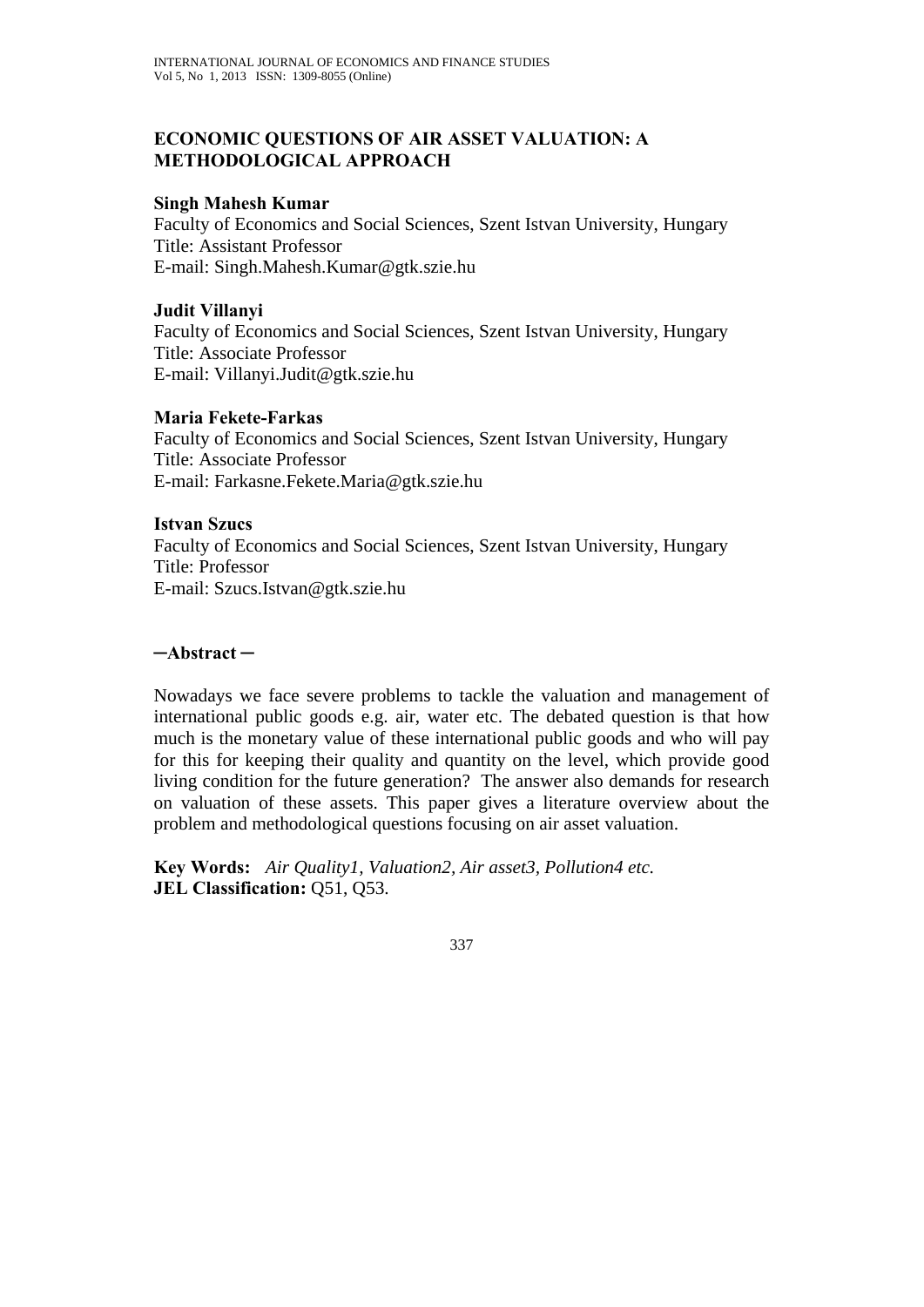# **1. INTRODUCTION**

Valuation and management of natural resources began informally with individuals like Charles Darwin, James Audubon, and other naturalists who began to document the functional value of species and habitats in ecosystems. At present time Europe is facing an unprecedented economic crisis, causing instability, unemployment and poverty. But the situation is aggravated even further by a development that seldom reaches the top stories in the news: the continuous depletion of natural resources and the pollution of our environment. This not only threatens our health and ecosystems, and changes our climate; it also undermines our future material wealth, and our future competitiveness.

So, the economic crisis is not only about interest rates, budget austerity and bank bail-outs. It is fundamentally about sustainability. We all know about the unemployment that unsustainable growth fuelled by financial excesses has brought. But we are only now beginning to understand that our infrastructure, financial system, business models and everyday behavior lock us in to a shortterm socio-economic model which relies far too much on running down our stock of natural capital – the water, air and other ecosystems on which we ultimately depend. This is very clear that there will be no growth in the future if it is not green growth. And the only way to achieve green growth is a concerted shift to resource efficiency – to use our natural resources much more efficiently (Bell et al. 2004). The issue of clean air quality is a good case in point. There are number of important legislative and other EU initiatives taken in the last few decades, the air we breathe today is generally cleaner than it was 10 or 20 years ago. It is one of the few areas where we have seen an absolute decoupling between economic growth and emissions. In some cases, such as sulphur dioxide emissions, significant economic growth has been paired with an 80-90% decrease in the reported emissions in less than two decades (Bell et al. 2005). In 1970 as the US Economy has Grown, United States Environmental Protecting Agency (EPA) established The Clean Air Act (CAA), which is one of most important laws for protecting public health and the environment in the United States. For more than 40 years, it has protected the air that we breathe while the American economy has grown. The substantial public health benefits of the Clean Air Act overwhelmingly outweigh the costs associated with achieving them (EPA, 1999, 2010). Air is an international public good.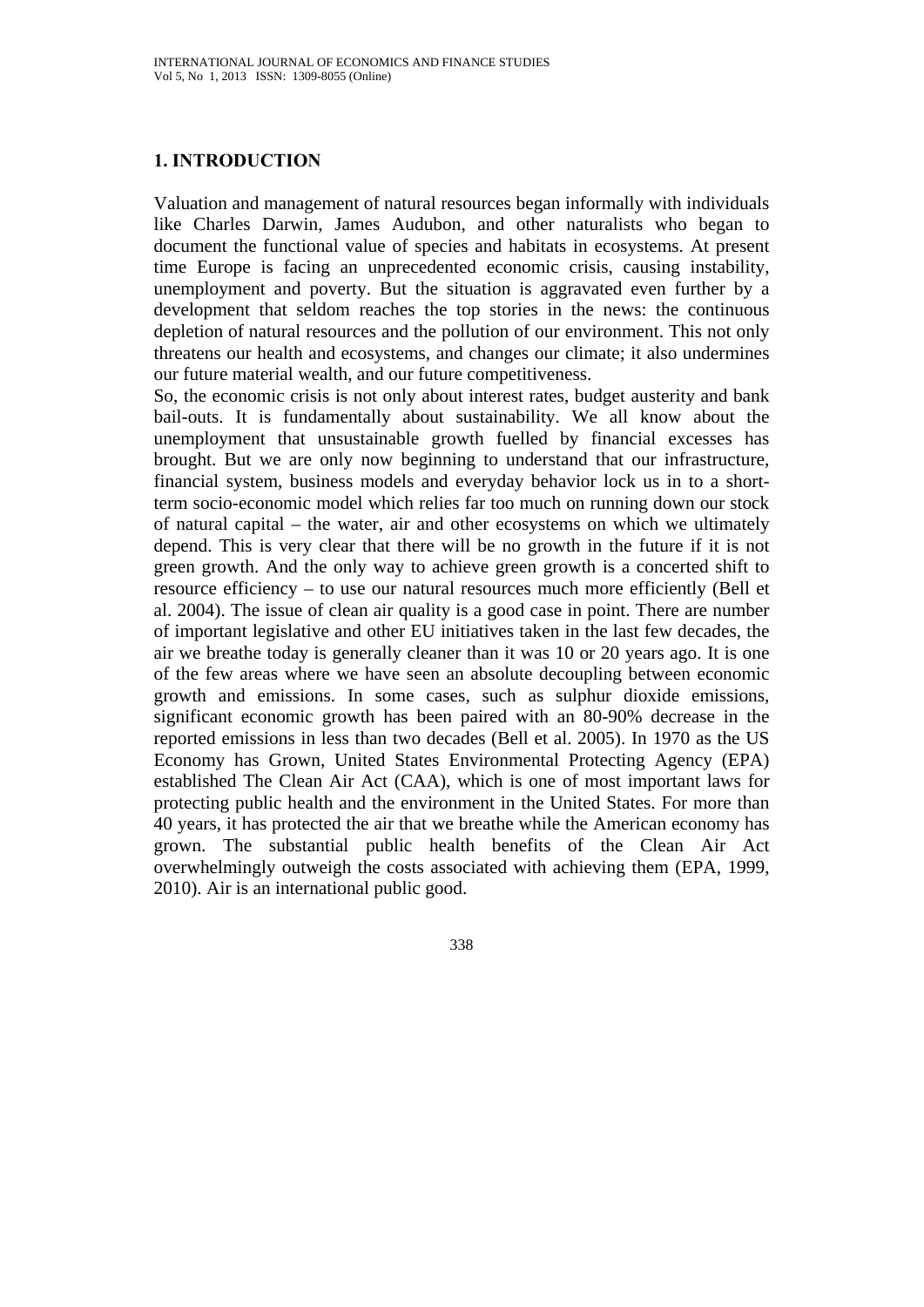# **2. QUALITY OF AIR IN EUROPE**

Air pollution in Europe is a local, regional and trans-boundary problem caused by the emission of specific pollutants, which either directly or through chemical reactions lead to negative impacts. Each pollutant produces a range of effects from mild to severe as concentration or exposure increases. The main effects of air pollution in Europe are:

- Damage to human health caused by exposure to air pollutants or intake of pollutants transported through the air, deposited and accumulated in the food chain;
- Acidification of ecosystems, both terrestrial and aquatic, which leads to loss of flora and fauna;
- Eutrophication in ecosystems on land and in water, which can lead to changes in species diversity;
- Damage and yield losses affecting agricultural crops, forests and other plants due to exposure to ground-level  $O_3$ ;
- Impacts of heavy metals and persistent organic pollutants on ecosystems, due to their environmental toxicity and due to bioaccumulation;
- Contribution to climate forcing;
- Reduction of atmospheric visibility;
- Damage to materials and cultural heritage due to soiling and exposure to acidifying pollutants and  $O_3$

Figure 1 shows the major air pollutants in Europe and their potential impact on human health, ecosystems and the climate. Air pollutants ignore national borders and can be carried over very long distances by the wind. This means that air pollution is not only a local or national issue but one that needs to be tackled through cooperation at European, international and even global level. Cooperation among EU Member States began with the adoption of the first EU standards for exhaust emissions from cars in 1970. Within the northern hemisphere cooperation has been driven by the Convention on Long- Range Tran boundary Air Pollution.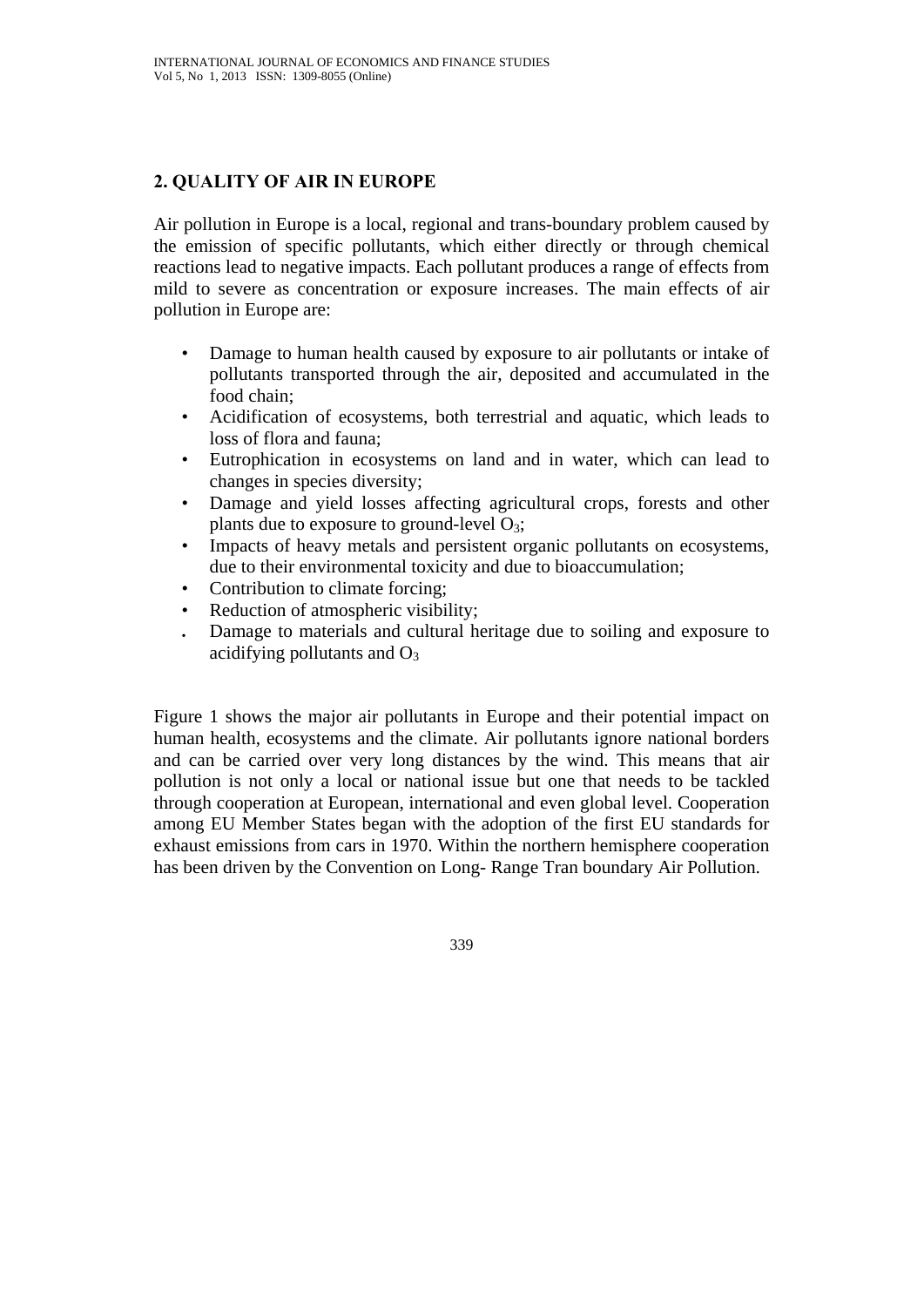#### **Figure-1: Major air pollutants in Europe, clustered according to impacts on human health, ecosystems and the climate**



Source: EEA, 2010

### **3. ASSESSING THE COST OF AIR POLLUTION IN EUROPE**

The European Pollutant Release and Transfer Register (E-PRTR), established by the E-PRTR Regulation (EU, 2006), provides information on releases of 91 different pollutants to air, water and land from around 28 000 industrial facilities in the 27 EU Member States, Iceland, Liechtenstein, Norway and, from 2010, Serbia and Switzerland (E-PRTR, 2011). The E-PRTR register thus provides environmental regulators, researchers and the public across Europe with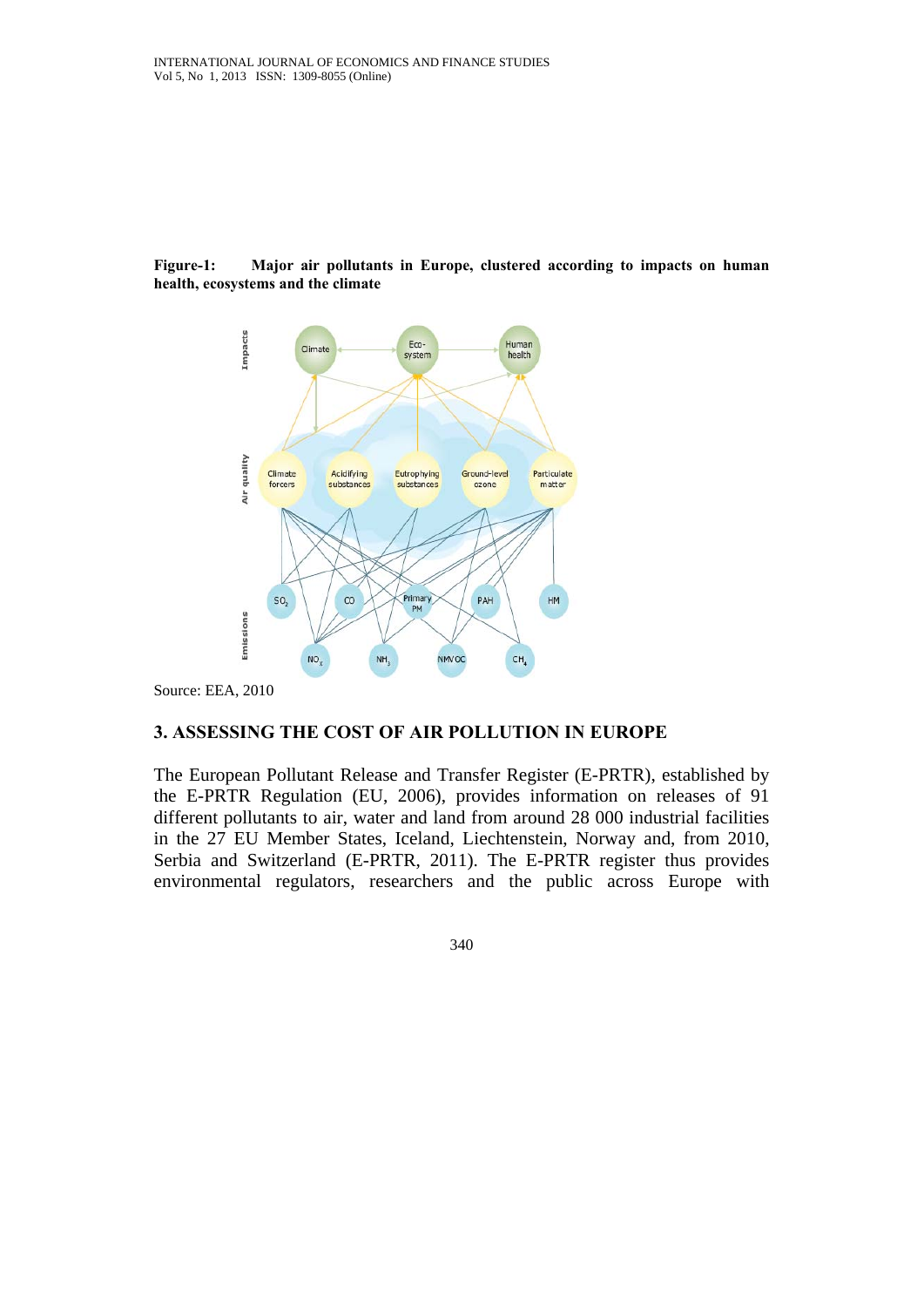information about pollution released from industrial farms, factories and power plants, and demonstrates that national regulators are aware of the size of emissions from specific facilities within their jurisdictions. By focusing on releases to the environment, the E-PRTR addresses potential burdens on health and the environment in a way that can be measured directly using well-established methods (EU, 2006, 2008). Significant research has been undertaken in recent years to develop scientific modelling frameworks and economic methods that allow the impacts and damage costs associated with air pollution to be estimated (Barrett and Holland, 2008). Such methods have been developed through research funded by the European Commission and Member States since the early 1990s, for example, under the under the European Commission's Clean Air For Europe (CAFE) programme. In 2005, the CAFE programme, for example, estimated that the annual cost to human health and the environment from emissions of regional air pollutants across all sectors of the then EU-25 economy was EUR 280–794 billion for the year 2000 (EU, 2006).

The analysis presented here for all pollutants except CO2 is based on the Impact Pathway Approach (IPA). It follows a logical, stepwise progression from pollutant emissions to determination of impacts and subsequently a quantification of economic damage in monetary terms (Figure 2).

### **Figure 2. The impact pathway approach**

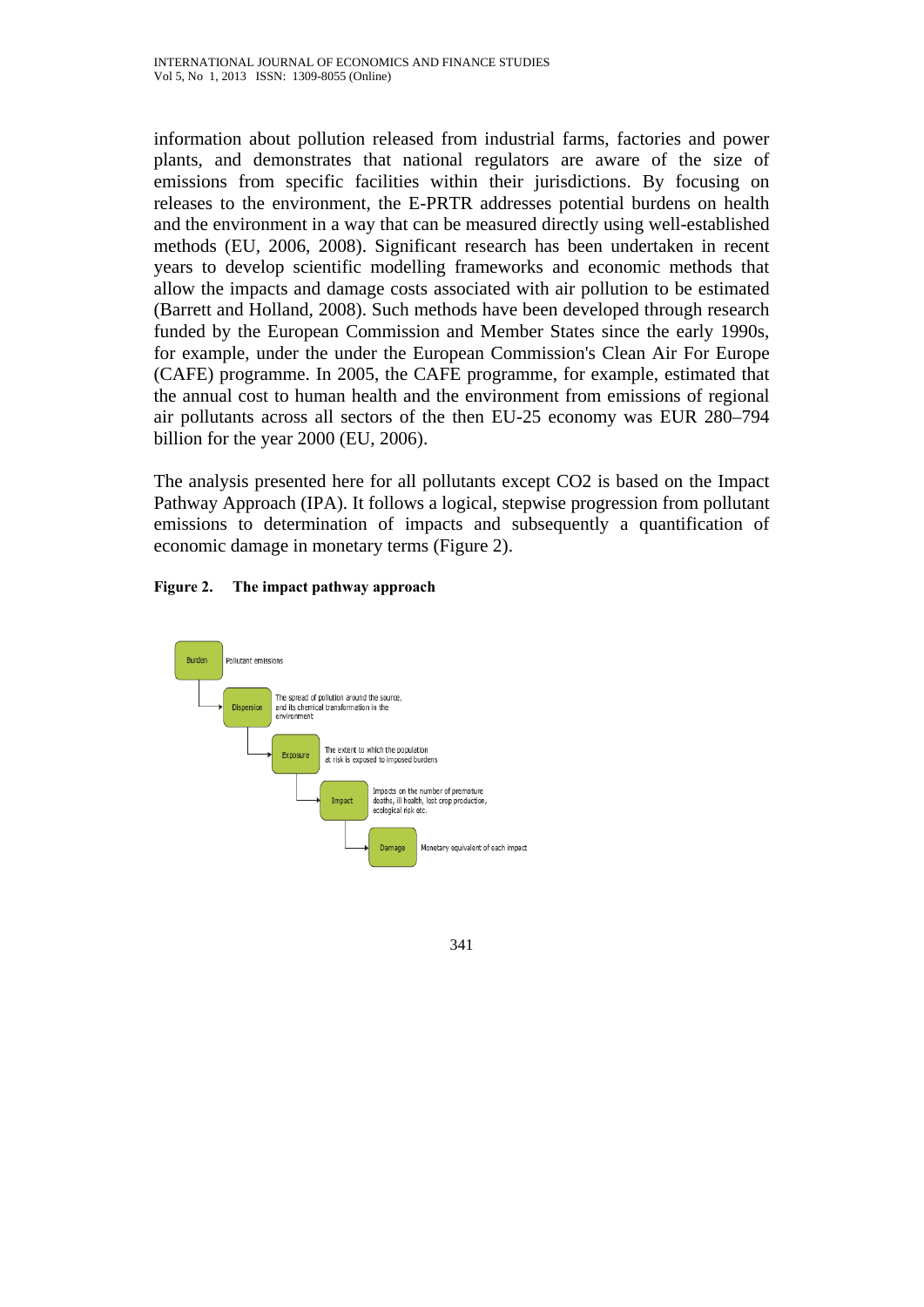#### Source: DECC, 2011

The cost of damage caused by emissions from the E-PRTR industrial facilities in 2009 is estimated as being at least EUR 102–169 billion. A small number of industrial facilities cause the majority of the damage costs to health and the environment (Figure 3 and Map 1). Fifty per cent of the total damage cost occurs as a result of emissions from just 191 (or 2 %) of the approximately 10 000 facilities that reported at least some data for releases to air in 2009. Three quarters of the total damage costs are caused by the emissions of 622 facilities, which comprise 6 % of the total number (EU, 2008).

**Figure 3. Cumulative distribution of the 2000 E-PRTR facilities with the highest damage costs** 



Source: ETC/ACC, 2010

**Map 1. Location of the 191 E-PRTR facilities that contributed 50 % of the total damage costs estimated for 2009**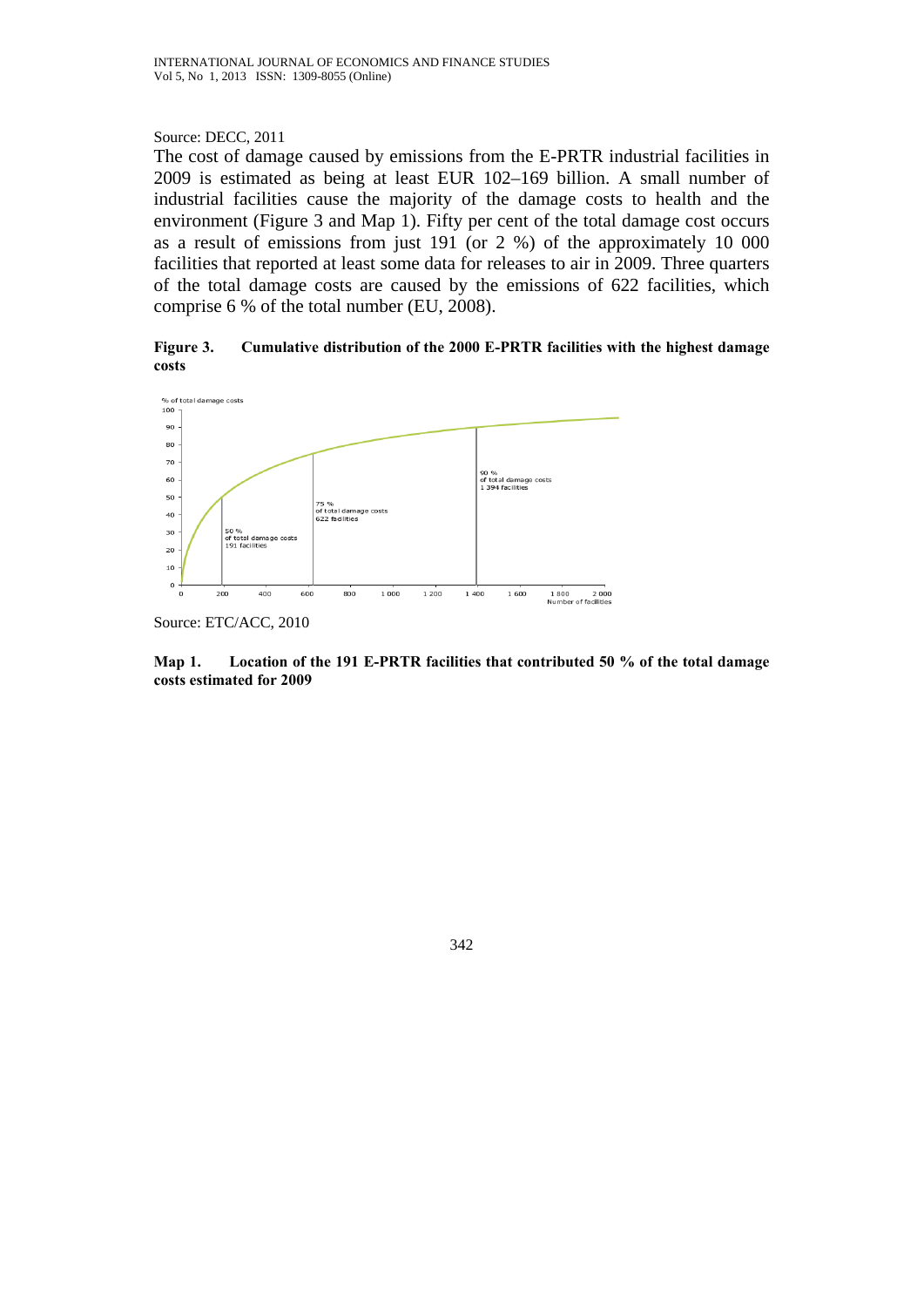

Source: ETC/ACC, 2010

Of the industrial sectors included in the E-PRTR pollutant register, emissions from the power generating sector contribute the largest share of the damage costs (estimated at EUR 66–112 billion), (Figure 4). Excluding CO2, the estimated damage costs from this sector are EUR 26–71 billion. Sectors involving production processes and combustion used in manufacturing are responsible for most of the remaining estimated damage costs (EU, 1999, EU, 2008). **Figure 4. Aggregated damage costs by sector (2005 prices)** 



#### Source: EU, 2008

Results aggregated by country are shown in Figure 5. Countries such as Germany, Poland, the United Kingdom, France and Italy, which have a high number of large facilities, contribute the most to total estimated damage costs (WHO, 2004, 2006).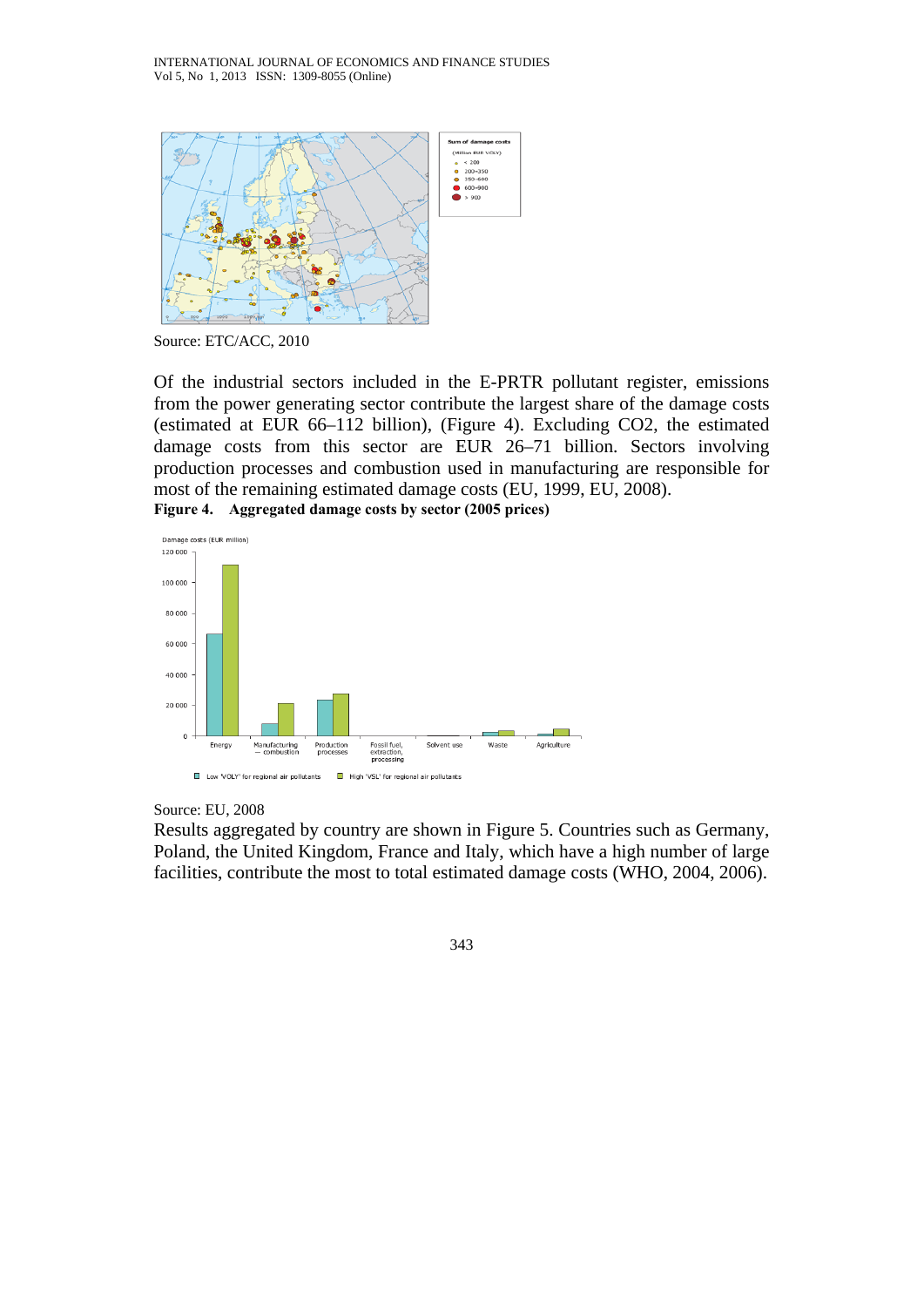



Source: EU, 2008

Till today, there is, no single method available to estimate the damage costs for the pollutant groups addressed in the study (i.e. the regional air pollutants, heavy metals, organic micro-pollutants and carbon dioxide). Aggregating results from the different approaches therefore poses challenges, given differences in levels of uncertainty and questions about methodological consistency. For greenhouse gases in particular, a wider debate is required on how best to estimate the economic impacts of emissions on environment and health. The report at various places addresses the uncertainty by providing damage cost estimates that have been aggregated both with and without the estimated greenhouse gas damage costs. That is why; we need to develop a new methodological tool for estimation of air asset valuation.

### **4. CONCLUSION**

Does clean air have a cost where it makes sense versus where it doesn't? What about human life in general? There are good reasons to think environmental regulations might increase production costs, but we didn't know how large the effect might be? We are not saying that the regulations are a bad idea, but we wanted to know the cost. We have outlined some key priorities which will guide our future work. We aim to set out a clear plan for how to ensure that our air can become even cleaner in the coming decades, so that we may live longer, and healthier, as well as protecting our most fragile ecosystems better. In this paper, we tried to give brief outlines of the valuation cost of air asset, case study,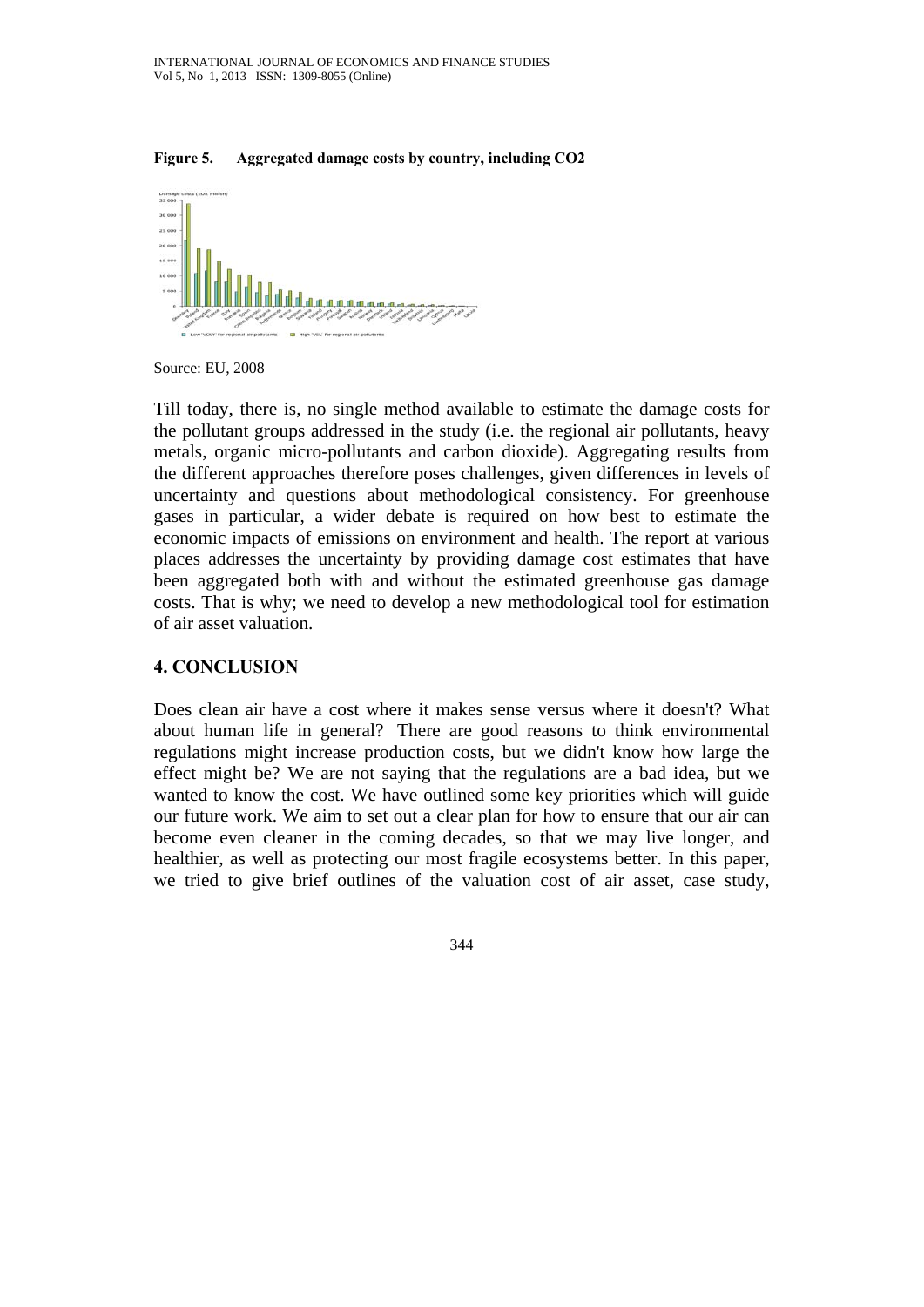european stratigy to handle the air quality issues and possible methodology to calculate the cost and benefit of the air asset. But still several question need to answer soon.

## **5. ACKNOWLEDGEMENT**

This research study was financially supported by TÁMOP-4.2.1./B-11/2/KMR-2011-0003 Project.

# **BIBLIOGRAPHY**

Bell, M.L, Hobbs, B.F and Ellis, H. (2005), Metrics Matter: Air Quality Rankings from Different Indices of Air Pollution; J. Air & Waste Manage. Assoc. 2005, 55, 97-106.

Benefits and Costs of the Clean Air Act 1990 to 2010: EPA Report to Congress; EPA-410-R-99-001; U.S. Environmental Protection Agency, U.S. Government Printing Office: Washington, DC, 1999.

Benefits and Costs of the Clean Air Act 1990 to 2020: EPA Report to Congress; EPA-410-R-10-020; U.S. Environmental Protection Agency, U.S. Government Printing Office: Washington, DC, 2010

Bell, M.L, McDermott, A, Zeger, S.L, Samet, J.M and Dominici, F. (2004), Ozone and Short-Term Mortality in 95 U.S. Urban Communities, 1987–2000; J. Am. Med. Assoc. 2004, 292, 2372-2378.

Barrett, M. and Holland, M., 2008, *The costs and health benefits of reducing emissions from power stations in Europe: Air Pollution and Climate Series 20*  (http:// www.airclim.org/reports/APC20\_final.pdf) accessed 10 December 2010.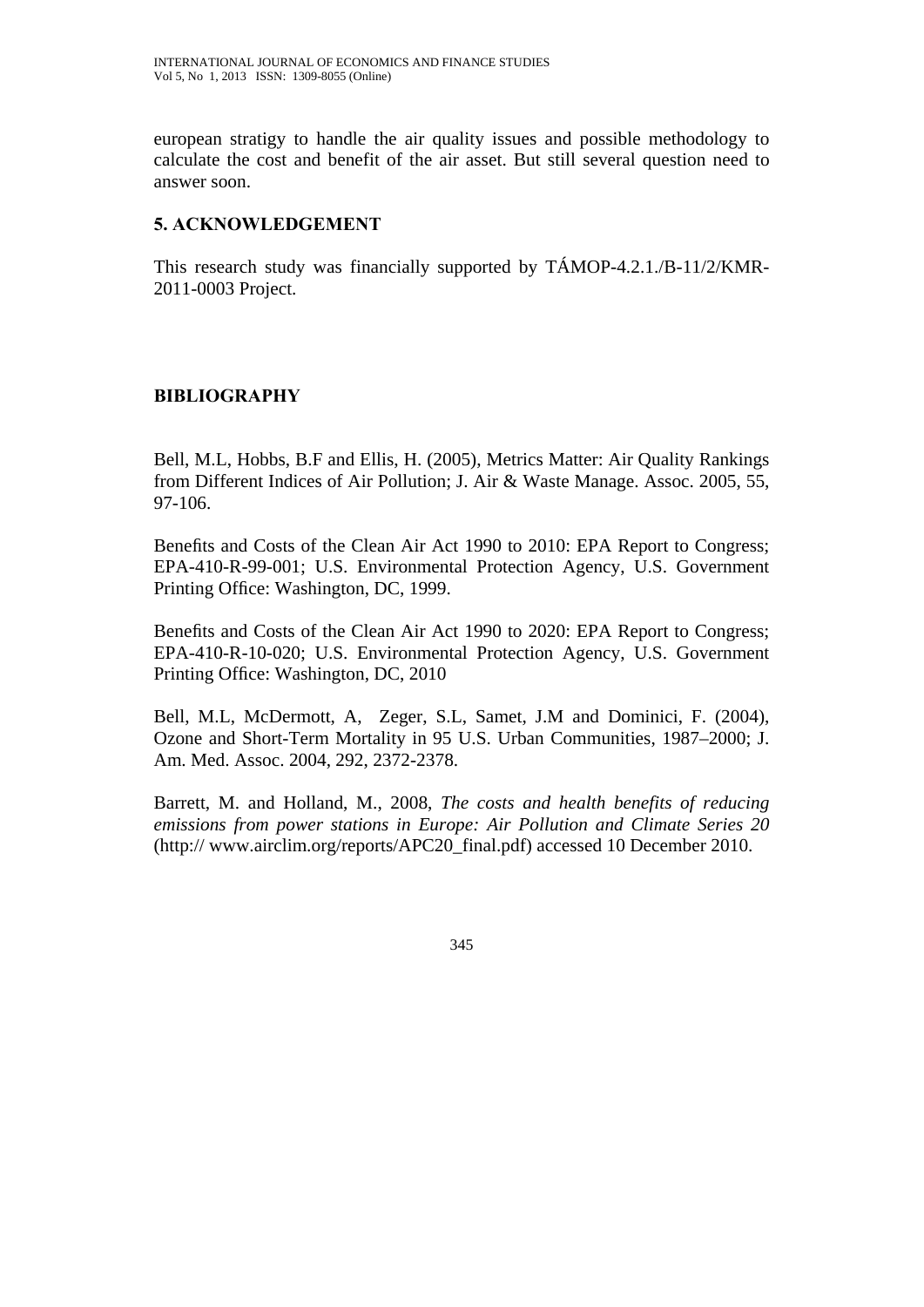DECC (2011), *Update short term traded carbon values for UK public policy appraisal*, Department of Energy and Climate Change, October 2011 (http://www.decc.gov.uk/assets/decc/11/cutting-emissions/carbon-valuation/3137 update-short-term-traded-carbon-values-uk.pdf) accessed 28 October 2011.

EEA (2010), *The European Environment — State and Outlook 2010*, European Environment Agency (http:// www.eea.europa.eu/soer) accessed 9 November 2011.

E-PRTR (2011), 'E-PRTR — The European Pollutant Release and Transfer Register' (http://prtr.ec.europa. eu) accessed 2 November 2011.

ETC/ACC (2010), *E-PRTR Review Report 2010 covering the 2008 E-PRTR dataset*, European Topic Centre on Air and Climate Change report for the European Environment Agency (http://air-climate. eionet.europa.eu/docs/ETCACC\_TP\_2010\_5\_ RevRep\_2008\_E-PRTRdata.pdf) accessed 2 December 2010.

EU (1999) Council Directive 1999/32/EC of 26 April 1999 relating to a reduction in the sulphur content of certain liquid fuels and amending Directive 93/12/EEC, OJ L 121, 11.5.1999, p. 13–18 (http:// eur-lex.europa.eu/LexUriServ/LexUriServ. do?uri=CELEX:31999L0032:EN:NOT) accessed 27 July 2011.

EU (2006), Regulation (EC) No 166/2006 of the European Parliament and of the Council of 18 January 2006 concerning the establishment of a European pollutant Release and Transfer Register and amending Council Directives 91/689/EEA and 96/61/EC. Official Journal of the European Union, L33/1, 4.2.2006.

EU (2008), Directive 2008/50/EC of the European Parliament and of the Council of 21 May 2008 on ambient air quality and cleaner air for Europe, OJ L 152, 11.6.2008(http://eur-lex.europa.eu/LexUriServ/

LexUriServ.do?uri=OJ:L:2008:152:0001:0044:EN:PDF) accessed 27 July 2011.

WORLD HEALTH ORGANIZATION (2004) Systemic Review of Health Aspects of Air Pollution in Europe. Copenhagen, World Health Organization Regional office for Europe.